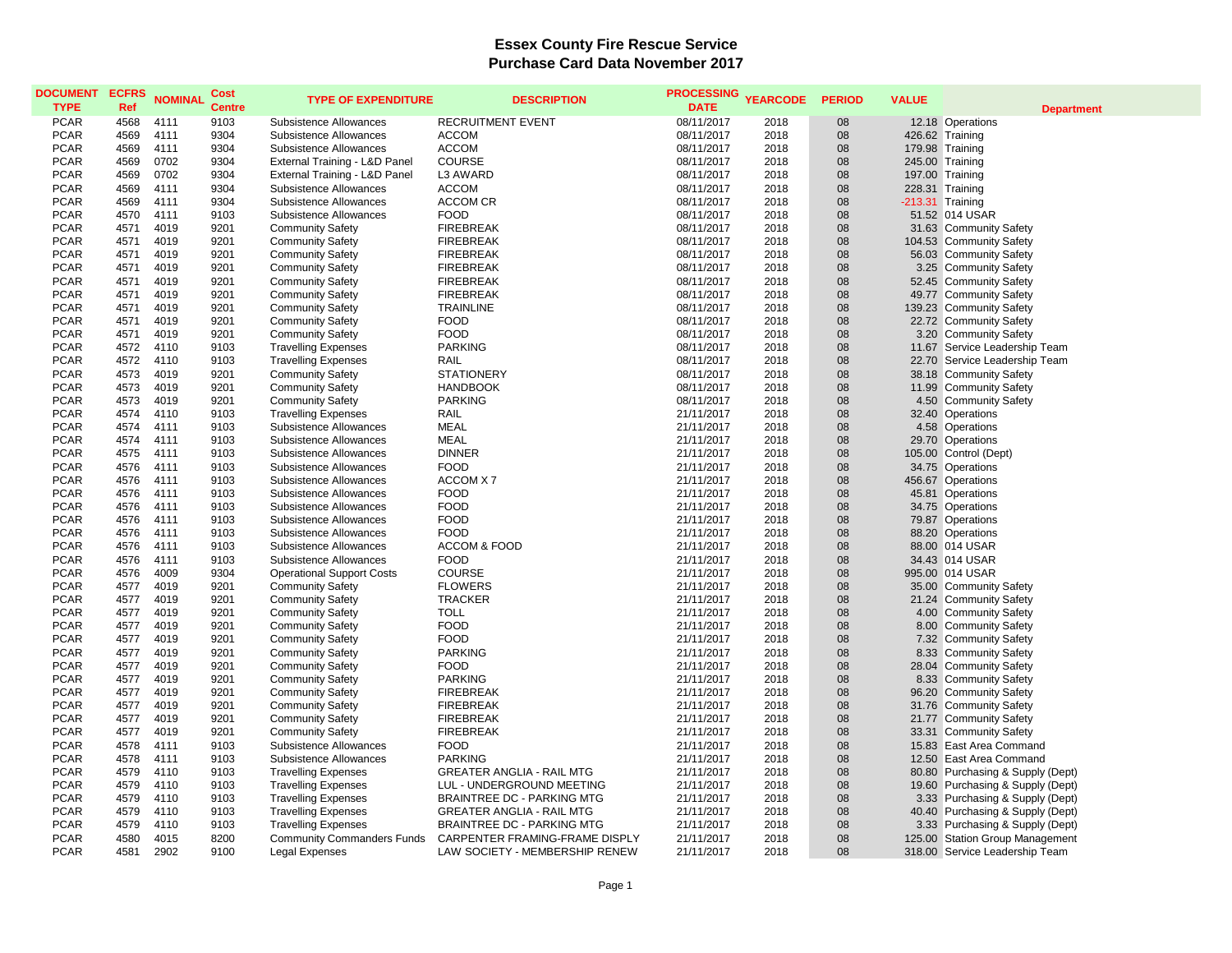| <b>DOCUMENT</b><br><b>TYPE</b> | <b>ECFRS</b><br>Ref | <b>NOMINAL</b> | Cost<br><b>Centre</b> | <b>TYPE OF EXPENDITURE</b>                                  | <b>DESCRIPTION</b>                                              | <b>PROCESSING</b><br><b>DATE</b> | <b>YEARCODE</b> | <b>PERIOD</b> | <b>VALUE</b> | <b>Department</b>                                  |
|--------------------------------|---------------------|----------------|-----------------------|-------------------------------------------------------------|-----------------------------------------------------------------|----------------------------------|-----------------|---------------|--------------|----------------------------------------------------|
| <b>PCAR</b>                    | 4582                | 2017           | 9401                  | Canteen Equipment                                           | <b>AMAZON - CLINGFILM</b>                                       | 21/11/2017                       | 2018            | 08            |              | 71.55 Property Dept                                |
| <b>PCAR</b>                    | 4582                | 2017           | 9401                  | Canteen Equipment                                           | <b>CURRYS - UNDER COUNTER FRIDGE</b>                            | 21/11/2017                       | 2018            | 08            |              | 191.65 Property Dept                               |
| <b>PCAR</b>                    | 4583                | 4110           | 9103                  | <b>Travelling Expenses</b>                                  | PARK MOBILE-PARKING CONFERENCE                                  | 21/11/2017                       | 2018            | 08            |              | 4.92 Operations                                    |
| <b>PCAR</b>                    | 4583                | 4111           | 9103                  | Subsistence Allowances                                      | LITTLE CHEF-BREAKFAST CONFEREN                                  | 21/11/2017                       | 2018            | 08            |              | 7.90 Operations                                    |
| <b>PCAR</b>                    | 4583                | 4111           | 9103                  | Subsistence Allowances                                      | MARKET TAVERN - EVE MEAL                                        | 21/11/2017                       | 2018            | 08            |              | 6.44 Operations                                    |
| <b>PCAR</b>                    | 4583                | 4110           | 9103                  | <b>Travelling Expenses</b>                                  | RADISSON - PARKING DURHAM                                       | 21/11/2017                       | 2018            | 08            |              | 15.00 Operations                                   |
| <b>PCAR</b>                    | 4583                | 4111           | 9103                  | <b>Subsistence Allowances</b>                               | SHELL - LUNCH DURHAM LEGAL                                      | 21/11/2017                       | 2018            | 08            |              | 5.33 Operations                                    |
| <b>PCAR</b>                    | 4584                | 4110           | 9103                  | <b>Travelling Expenses</b>                                  | TRAINLINE - RAIL FRS COUNCIL                                    | 21/11/2017                       | 2018            | 08            |              | 96.13 Service Leadership Team                      |
| <b>PCAR</b>                    | 4585                | 4019           | 9201                  | <b>Community Safety</b>                                     | YHA - ACCOM GOLD D OF E                                         | 21/11/2017                       | 2018            | 08            |              | 49.80 Community Safety                             |
| <b>PCAR</b>                    | 4585                | 4019           | 9201                  | <b>Community Safety</b>                                     | YHA - ACCOM GOLD D OF E                                         | 21/11/2017                       | 2018            | 08            |              | 272.75 Community Safety                            |
| <b>PCAR</b>                    | 4585                | 4019           | 9201                  | <b>Community Safety</b>                                     | SAINSBURYS - LUNCHES                                            | 21/11/2017                       | 2018            | 08            |              | 24.22 Community Safety                             |
| <b>PCAR</b>                    | 4585                | 4019           | 9201                  | <b>Community Safety</b>                                     | SWALLOW FALLS HOTEL - ACCOM                                     | 21/11/2017                       | 2018            | 08            |              | 116.67 Community Safety                            |
| <b>PCAR</b>                    | 4585                | 4019           | 9201                  | <b>Community Safety</b>                                     | SWALLOW FALLS HOTEL- EVE MEALS                                  | 21/11/2017                       | 2018            | 08            |              | 25.75 Community Safety                             |
| <b>PCAR</b>                    | 4586                | 4019           | 9201                  | <b>Community Safety</b>                                     | <b>TORCHES</b>                                                  | 21/11/2017                       | 2018            | 08            |              | 16.98 Community Safety                             |
| <b>PCAR</b>                    | 4586                | 4111           | 9103                  | Subsistence Allowances                                      | <b>ACCOM</b>                                                    | 21/11/2017                       | 2018            | 08            |              | 186.04 Operations                                  |
| <b>PCAR</b>                    | 4586                | 4019           | 9201                  | <b>Community Safety</b>                                     | <b>TORCHES</b>                                                  | 21/11/2017                       | 2018            | 08            |              | 64.95 Community Safety                             |
| <b>PCAR</b>                    | 4586                | 4111           | 9103                  | Subsistence Allowances                                      | <b>ACCOM</b>                                                    | 21/11/2017                       | 2018            | 08            |              | 74.16 Operations                                   |
| <b>PCAR</b>                    | 4586                | 2087           | 9204                  | <b>Water Services</b>                                       | <b>RIVETS</b>                                                   | 21/11/2017                       | 2018            | 08            |              | 33.63 Water Services                               |
| <b>PCAR</b>                    | 4586                | 4111           | 9103                  | Subsistence Allowances                                      | <b>ACCOM</b>                                                    | 21/11/2017                       | 2018            | 08            |              | 225.00 Operations                                  |
| <b>PCAR</b>                    | 4586                | 4111           | 9103                  | Subsistence Allowances                                      | <b>ACCOM</b>                                                    | 21/11/2017                       | 2018            | 08            |              | 225.00 Operations                                  |
| <b>PCAR</b>                    | 4586                | 4019           | 9201                  | <b>Community Safety</b>                                     | <b>INSECT REPELENT</b>                                          | 21/11/2017                       | 2018            | 08            |              | 37.50 Community Safety                             |
| <b>PCAR</b>                    | 4586                | 4019           | 9201                  | <b>Community Safety</b>                                     | <b>ASSESSMENT</b>                                               | 21/11/2017                       | 2018            | 08            |              | 320.00 Community Safety                            |
| <b>PCAR</b>                    | 4587                | 4111           | 9304                  | Subsistence Allowances                                      | PREMIER INN - ACCOM                                             | 22/11/2017                       | 2018            | 08            |              | 321.62 Training (Dept)                             |
| <b>PCAR</b>                    | 4587                | 4112           | 9304                  | Conferences & Seminars                                      | CFOA - CONFERENCE PLACE                                         | 22/11/2017                       | 2018            | 08            |              | 180.00 Human Resources (Dept)                      |
| <b>PCAR</b>                    | 4587                | 4111           | 9304                  | Subsistence Allowances                                      | PREMIER INN - ACCOM                                             | 22/11/2017                       | 2018            | 08            |              | 279.12 Training (Dept)                             |
| <b>PCAR</b>                    | 4588                | 4015           | 8200                  | <b>Community Commanders Funds</b>                           | TV LICENSING - TV LICENCE                                       | 22/11/2017                       | 2018            | 08            |              | 147.00 073 Waltham Abbey                           |
| <b>PCAR</b>                    | 4588                | 4015           | 8200                  | <b>Community Commanders Funds</b>                           | TV LICENSING - TV LICENCE                                       | 22/11/2017                       | 2018            | 08            |              | 147.00 035 Rayleigh Weir                           |
| <b>PCAR</b>                    | 4588                | 2085           | 9301                  | <b>Breathing Apparatus</b>                                  | MACFARLANE - MEDIUM TUBING                                      | 22/11/2017                       | 2018            | 08            |              | 37.97 Technical Services                           |
| <b>PCAR</b>                    | 4588                | 2030           | 9053                  | <b>Operational Equipment Support</b>                        | AMAZON - BATTERY FOR DRONE                                      | 22/11/2017                       | 2018            | 08            |              | 49.99 Operations - USAR                            |
| <b>PCAR</b>                    | 4588                | 4111           | 9103                  | Subsistence Allowances                                      | PREMIER INN- ACCOM SUFFOLK MTG                                  | 22/11/2017                       | 2018            | 08            |              | 118.32 Operations                                  |
| <b>PCAR</b>                    | 4588                | 4111           | 9103                  | Subsistence Allowances                                      | PREMIER INN- ACCOM MTG NFS                                      | 22/11/2017                       | 2018            | 08            |              | 138.32 Operations                                  |
| <b>PCAR</b>                    | 4588                | 0708           | 9504                  |                                                             | Equalities and Community Engage CROSSBOW EDUCATION - OVERLAYS   | 22/11/2017                       | 2018            | 08            |              | 37.93 Human Resources (Dept)                       |
| <b>PCAR</b>                    | 4588                | 4111           | 9103                  | Subsistence Allowances                                      | PREMIER INN - ACCOM CONFERENCE                                  | 22/11/2017                       | 2018            | 08            |              | 113.32 Operations                                  |
| <b>PCAR</b>                    | 4588                | 4111           | 9103                  | Subsistence Allowances                                      | PREMIER INN - ACCOM CONFERENCE                                  | 22/11/2017                       | 2018            | 08            |              | 236.63 Operations                                  |
| <b>PCAR</b>                    | 4588                | 4111           | 9103                  | Subsistence Allowances                                      | PREMIER INN - ACCOM AWARDS                                      | 22/11/2017                       | 2018            | 08            |              | 536.60 Operations                                  |
| <b>PCAR</b>                    | 4588                | 2012           | 9404                  | Office/Admin Equipment (incl copic AMAZON - 2 X PILOT CASES |                                                                 | 22/11/2017                       | 2018            | 08            |              | 77.28 Community Safety (Dept)                      |
| <b>PCAR</b>                    | 4588                | 4201           | 9402                  |                                                             | Risk Protection - EL PL Property et ESSEX INSURANCE - INSURANCE | 22/11/2017                       | 2018            | 08            |              | 589.72 Finance & Pay                               |
| <b>PCAR</b>                    | 4588                | 6099           | 9100                  | Subscriptions - Corporate                                   | RBI - OCC HEALTH SUBSCRIPTION                                   | 22/11/2017                       | 2018            | 08            |              | 179.00 Service Leadership Team                     |
| <b>PCAR</b><br><b>PCAR</b>     | 4588<br>4589        | 6822<br>4111   | 9104<br>9103          | Ceremonies                                                  | <b>TROPHY STORE - TROPHIES</b>                                  | 22/11/2017                       | 2018<br>2018    | 08<br>08      |              | 639.88 Communications & Media (Dept)               |
| <b>PCAR</b>                    | 4589                | 4110           | 9103                  | Subsistence Allowances                                      | WAITROSE - EVE MEALS X 2<br>GREATER ANGLIA-RAIL CONFERENCE      | 22/11/2017<br>22/11/2017         | 2018            | 08            |              | 11.27 Operations (Dept)<br>38.70 Operations (Dept) |
| <b>PCAR</b>                    | 4591                | 4111           | 9103                  | <b>Travelling Expenses</b><br>Subsistence Allowances        | TESCO - LUNCH ESMCP MEETING                                     | 22/11/2017                       | 2018            | 08            |              | 4.40 East Area Command                             |
| <b>PCAR</b>                    | 4591                | 4110           | 9103                  | <b>Travelling Expenses</b>                                  | GREATER ANGLIA- RAIL ESMCP MTG                                  | 22/11/2017                       | 2018            | 08            |              | 30.50 East Area Command                            |
| <b>PCAR</b>                    | 4592                | 4019           | 9201                  | <b>Community Safety</b>                                     | TESCO - CATERING FIREBREAK                                      | 22/11/2017                       | 2018            | 08            |              | 25.21 Community Safety                             |
| <b>PCAR</b>                    | 4592                | 4019           | 9201                  | <b>Community Safety</b>                                     | TESCO - CATERING FIREBREAK                                      | 22/11/2017                       | 2018            | 08            |              | 40.71 Community Safety                             |
| <b>PCAR</b>                    | 4592                | 4019           | 9201                  | <b>Community Safety</b>                                     | SAINSBURYS- CATERING FIREBREAK                                  | 22/11/2017                       | 2018            | 08            |              | 33.71 Community Safety                             |
| <b>PCAR</b>                    | 4592                | 4019           | 9201                  | <b>Community Safety</b>                                     | <b>TESCO CATERING FIREBREAK</b>                                 | 22/11/2017                       | 2018            | 08            |              | 56.03 Community Safety                             |
| <b>PCAR</b>                    | 4592                | 4019           | 9201                  | <b>Community Safety</b>                                     | ALDI - CATERING FIREBREAK                                       | 22/11/2017                       | 2018            | 08            |              | 1.45 Community Safety                              |
| <b>PCAR</b>                    | 4592                | 4019           | 9201                  | <b>Community Safety</b>                                     | <b>TESCO - CATERING FIREBREAK</b>                               | 22/11/2017                       | 2018            | 08            |              | 98.40 Community Safety                             |
| <b>PCAR</b>                    | 4592                | 4019           | 9201                  | <b>Community Safety</b>                                     | <b>TESCO - CATERING FIREBREAK</b>                               | 22/11/2017                       | 2018            | 08            |              | 38.15 Community Safety                             |
| <b>PCAR</b>                    | 4592                | 4019           | 9201                  | <b>Community Safety</b>                                     | <b>TESCO - CATERING FIREBREAK</b>                               | 22/11/2017                       | 2018            | 08            |              | 50.43 Community Safety                             |
| <b>PCAR</b>                    | 4593                | 4005           | 9505                  | <b>IT Consumables</b>                                       | AMAZON - IPAD CASE                                              | 22/11/2017                       | 2018            | 08            |              | 51.58 ICT (Dept)                                   |
| <b>PCAR</b>                    | 4593                | 4005           | 9505                  | <b>IT Consumables</b>                                       | AMAZON - APPLE ADAPTER                                          | 22/11/2017                       | 2018            | 08            |              | 35.66 ICT (Dept)                                   |
| <b>PCAR</b>                    | 4593                | 4005           | 9505                  | <b>IT Consumables</b>                                       | J2 EFAX - MONTHLY SUBSCRIPTION                                  | 22/11/2017                       | 2018            | 08            |              | 7.50 ICT - Communications Voice                    |
| <b>PCAR</b>                    | 4594                | 2070           | 9420                  | Tools & Light Equipment                                     | D L TOOLS - CLAMP PLIERS                                        | 22/11/2017                       | 2018            | 08            |              | 40.00 Workshops Engineering (Dept)                 |
| <b>PCAR</b>                    | 4594                | 3404           | 9420                  | Vehicle Spares                                              | NATIONWIDE HYDRAULICS - REPAIR                                  | 22/11/2017                       | 2018            | 08            |              | 170.00 Workshops Engineering (Dept)                |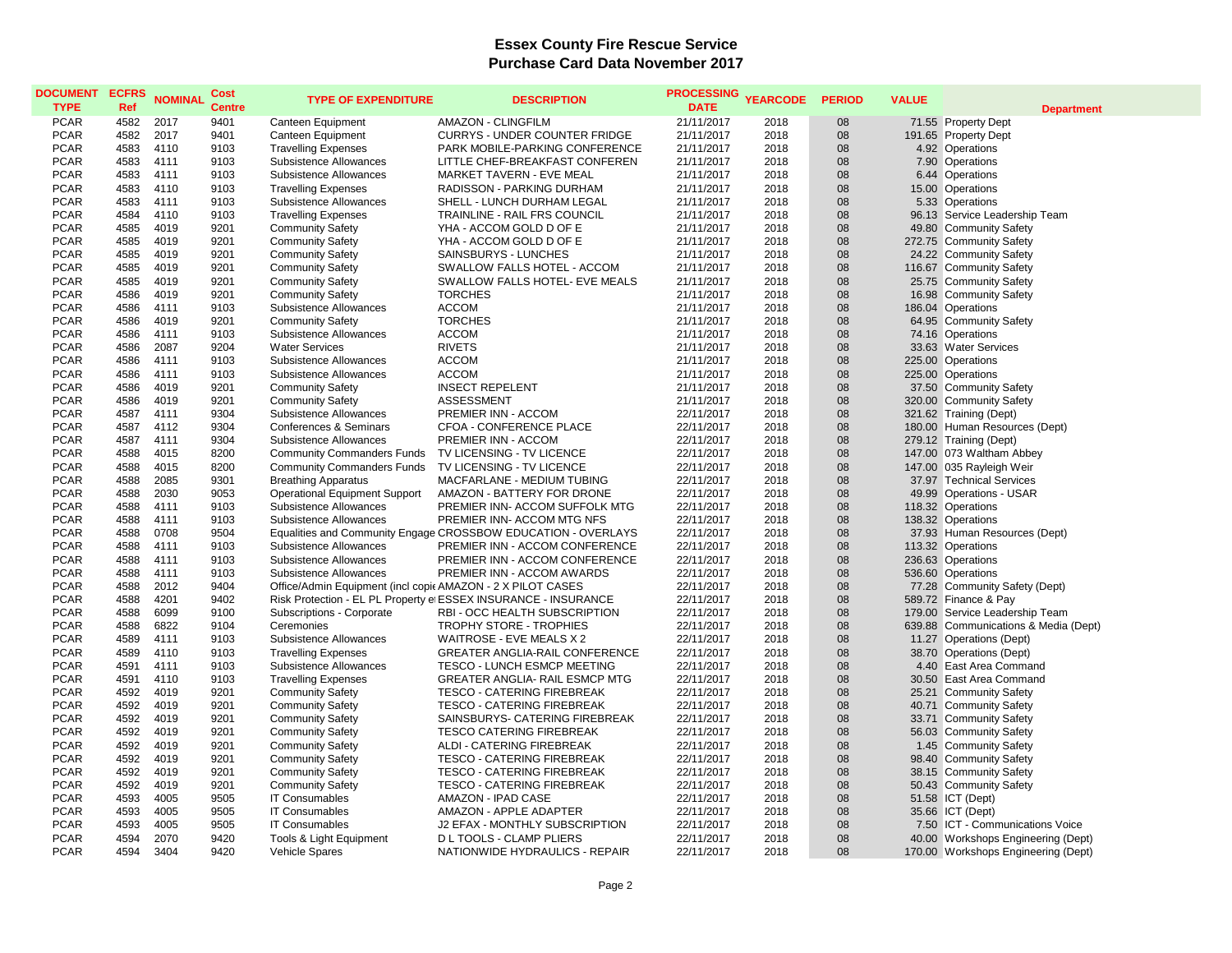| <b>DOCUMENT</b><br><b>TYPE</b> | <b>ECFRS</b><br>Ref | <b>NOMINAL</b> | Cost<br><b>Centre</b> | <b>TYPE OF EXPENDITURE</b>       | <b>DESCRIPTION</b>                                                | <b>PROCESSING</b><br><b>DATE</b> | <b>YEARCODE</b> | <b>PERIOD</b> | <b>VALUE</b> |                                             |
|--------------------------------|---------------------|----------------|-----------------------|----------------------------------|-------------------------------------------------------------------|----------------------------------|-----------------|---------------|--------------|---------------------------------------------|
|                                |                     |                |                       |                                  |                                                                   |                                  |                 |               |              | <b>Department</b>                           |
| <b>PCAR</b>                    | 4594                | 4110           | 9103                  | <b>Travelling Expenses</b>       | TFL - ROAD CONGESTION CHARGE                                      | 22/11/2017                       | 2018            | 08            |              | 200.00 Workshops Engineering (Dept)         |
| <b>PCAR</b>                    | 4595                | 4111           | 9103                  | Subsistence Allowances           | LION INN- ACCOM                                                   | 22/11/2017                       | 2018            | 08            |              | 75.00 Service Leadership Team               |
| <b>PCAR</b>                    | 4596                | 4008           | 9104                  | Media Expenses                   | EAST COAST - RAIL                                                 | 22/11/2017                       | 2018            | 08            |              | 99.00 Communications & Media (Dept)         |
| <b>PCAR</b>                    | 4596                | 4008           | 9104                  | Media Expenses                   | DISCOVERY INN- ACCOM                                              | 22/11/2017                       | 2018            | 08            |              | 41.67 Communications & Media (Dept)         |
| <b>PCAR</b>                    | 4596                | 4008           | 9104                  | Media Expenses                   | WAY HEAD - FIREPRO CONFERENCE                                     | 22/11/2017                       | 2018            | 08            |              | 540.00 Communications & Media (Dept)        |
| <b>PCAR</b>                    | 4596                | 4002           | 9300                  |                                  | Printing - Brochures/Flysheets/Ser FACEBOOK - ON CALL RECRUITMENT | 22/11/2017                       | 2018            | 08            |              | 30.45 Project 2020                          |
| <b>PCAR</b>                    | 4596                | 4002           | 9300                  |                                  | Printing - Brochures/Flysheets/Ser FACEBOOK - ON CALL RECRUITMENT | 22/11/2017                       | 2018            | 08            |              | 98.30 Project 2020                          |
| <b>PCAR</b>                    | 4596                | 4008           | 9104                  | Media Expenses                   | KEEP IT PERSONAL - VASE AWARDS                                    | 22/11/2017                       | 2018            | 08            |              | 48.57 Communications & Media (Dept)         |
| <b>PCAR</b>                    | 4597                | 4019           | 9201                  | <b>Community Safety</b>          | STAR CO - CATERING FIREBREAK                                      | 22/11/2017                       | 2018            | 08            |              | 101.60 Community Safety                     |
| <b>PCAR</b>                    | 4597                | 4019           | 9201                  | <b>Community Safety</b>          | SAINSBURYS- CATERING FIREBREAK                                    | 22/11/2017                       | 2018            | 08            |              | 55.67 Community Safety                      |
| <b>PCAR</b>                    | 4597                | 4019           | 9201                  | <b>Community Safety</b>          | SAINSBURYS- CATERING FIREBREAK                                    | 22/11/2017                       | 2018            | 08            |              | 12.15 Community Safety                      |
| <b>PCAR</b>                    | 4597                | 4019           | 9201                  | <b>Community Safety</b>          | SAINSBURYS- CATERING FIREBREAK                                    | 22/11/2017                       | 2018            | 08            |              | 28.56 Community Safety                      |
| <b>PCAR</b>                    | 4597                | 4019           | 9201                  | <b>Community Safety</b>          | SAINSBURYS- CATERING FIREBREAK                                    | 22/11/2017                       | 2018            | 08            |              | 44.29 Community Safety                      |
| <b>PCAR</b>                    | 4597                | 4019           | 9201                  | <b>Community Safety</b>          | SAINSBURYS- CATERING FIREBREAK                                    | 22/11/2017                       | 2018            | 08            |              | 5.55 Community Safety                       |
| <b>PCAR</b>                    | 4597                | 4019           | 9201                  | <b>Community Safety</b>          | SAINSBURYS- CATERING FIREBREAK                                    | 22/11/2017                       | 2018            | 08            |              | 4.60 Community Safety                       |
| <b>PCAR</b>                    | 4597                | 4019           | 9201                  | <b>Community Safety</b>          | <b>CURRYS - FRIDGE FIREBREAK</b>                                  | 22/11/2017                       | 2018            | 08            |              | 91.66 Community Safety                      |
| <b>PCAR</b>                    | 4597                | 4019           | 9201                  | <b>Community Safety</b>          | HOLLESLEY VILLAGE SORE - FOOD                                     | 22/11/2017                       | 2018            | 08            |              | 3.00 Community Safety                       |
| <b>PCAR</b>                    | 4597                | 4019           | 9201                  | <b>Community Safety</b>          | <b>TESCO - CATERING FIREBREAK</b>                                 | 22/11/2017                       | 2018            | 08            |              | 105.49 Community Safety                     |
| <b>PCAR</b>                    | 4597                | 4019           | 9201                  | <b>Community Safety</b>          | <b>TESCO - CATERING FIREBREAK</b>                                 | 22/11/2017                       | 2018            | 08            |              | 55.60 Community Safety                      |
| <b>PCAR</b>                    | 4597                | 4019           | 9201                  | <b>Community Safety</b>          | TESCO - CATERING FIREBREAK                                        | 22/11/2017                       | 2018            | 08            |              | 71.25 Community Safety                      |
| <b>PCAR</b>                    | 4597                | 4019           | 9201                  | <b>Community Safety</b>          | <b>TESCO - CATERING FIREBREAK</b>                                 | 22/11/2017                       | 2018            | 08            |              | 53.30 Community Safety                      |
| <b>PCAR</b>                    | 4597                | 4019           | 9201                  | <b>Community Safety</b>          | <b>TESCO - CATERING FIREBREAK</b>                                 | 22/11/2017                       | 2018            | 08            |              | 100.83 Community Safety                     |
| <b>PCAR</b>                    | 4598                | 4110           | 9304                  | <b>Travelling Expenses</b>       | STANSTED AIRPORT - PARKING                                        | 22/11/2017                       | 2018            | 08            |              | 46.12 014 USAR                              |
| <b>PCAR</b>                    | 4598                | 4111           | 9304                  | Subsistence Allowances           | STARBUCKS - BREAKFAST COURSE                                      | 22/11/2017                       | 2018            | 08            |              | 9.05 014 USAR                               |
| <b>PCAR</b>                    | 4599                | 0702           | 9210                  | External Training - L&D Panel    | ITG INSTRUCT - LEVEL 3 COURSE                                     | 27/11/2017                       | 2018            | 08            |              | 837.00 Emergency Planning (Dept)            |
| <b>PCAR</b>                    | 4600                | 4111           | 9304                  | Subsistence Allowances           | PREMIER INN - ACCOM X 2 COURSE                                    | 27/11/2017                       | 2018            | 08            |              | 901.58 014 USAR                             |
| <b>PCAR</b>                    | 4601                | 4009           | 9208                  | <b>Operational Support Costs</b> | <b>TESCO - CATERING CORP EVENT</b>                                | 27/11/2017                       | 2018            | 08            |              | 56.35 Emergency Planning & Civil Protection |
| <b>PCAR</b>                    | 4601                | 0962           | 9504                  | <b>Employee Subscriptions</b>    | ROYAL YACHTING ASS- MEMBERSHIP                                    | 27/11/2017                       | 2018            | 08            |              | 52.00 Training (Dept)                       |
| <b>PCAR</b>                    | 4601                | 0962           | 9504                  | <b>Employee Subscriptions</b>    | ROYAL YACHTING ASS- MEMBERSHIP                                    | 27/11/2017                       | 2018            | 08            |              | 52.00 Training (Dept)                       |
| <b>PCAR</b>                    | 4601                | 0962           | 9504                  | <b>Employee Subscriptions</b>    | ROYAL YACHTING ASS- MEMBERSHIP                                    | 27/11/2017                       | 2018            | 08            |              | 52.00 Training (Dept)                       |
| <b>PCAR</b>                    | 4602                | 4019           | 9201                  | <b>Community Safety</b>          | ROYAL MAIL- PRE PAID ENVELOPES                                    | 27/11/2017                       | 2018            | 08            |              | 196.50 Community Safety                     |
| <b>PCAR</b>                    | 4602                | 4019           | 9201                  | <b>Community Safety</b>          | ROYAL MAIL - ONLINE POSTAGE                                       | 27/11/2017                       | 2018            | 08            |              | 100.00 Community Safety                     |
| <b>PCAR</b>                    | 4602                | 4019           | 9201                  | <b>Community Safety</b>          | PAYPAL - OVEN & HOB CLEANING                                      | 27/11/2017                       | 2018            | 08            |              | 45.00 Community Safety                      |
| <b>PCAR</b>                    | 4602                | 4019           | 9201                  | <b>Community Safety</b>          | PAYPAL - OVEN & HOB CLEANING                                      | 27/11/2017                       | 2018            | 08            |              | 45.00 Community Safety                      |
| <b>PCAR</b>                    | 4602                | 4019           | 9201                  | <b>Community Safety</b>          | PAYPAL - OVEN & HOB CLEANING                                      | 27/11/2017                       | 2018            | 08            |              | 55.00 Community Safety                      |
| <b>PCAR</b>                    | 4602                | 4019           | 9201                  | <b>Community Safety</b>          | PAYPAL - OVEN & HOB CLEANING                                      | 27/11/2017                       | 2018            | 08            |              | 70.00 Community Safety                      |
| <b>PCAR</b>                    | 4602                | 4019           | 9201                  | <b>Community Safety</b>          | PAYPAL - OVEN & HOB CLEANING                                      | 27/11/2017                       | 2018            | 08            |              | 45.00 Community Safety                      |
| <b>PCAR</b>                    | 4602                | 4019           | 9201                  | <b>Community Safety</b>          | PAYPAL - OVEN & HOB CLEANING                                      | 27/11/2017                       | 2018            | 08            |              | 70.00 Community Safety                      |
| <b>PCAR</b>                    | 4602                | 4019           | 9201                  | <b>Community Safety</b>          | PAYPAL - OVEN & HOB CLEANING                                      | 27/11/2017                       | 2018            | 08            |              | 60.00 Community Safety                      |
| <b>PCAR</b>                    | 4602                | 4019           | 9201                  | <b>Community Safety</b>          | PAYPAL - OVEN & HOB CLEANING                                      | 27/11/2017                       | 2018            | 08            |              | 60.00 Community Safety                      |
| <b>PCAR</b>                    | 4602                | 4019           | 9201                  | <b>Community Safety</b>          | PAYPAL - OVEN & HOB CLEANING                                      | 27/11/2017                       | 2018            | 08            |              | 70.00 Community Safety                      |
| <b>PCAR</b>                    | 4602                | 4019           | 9201                  | <b>Community Safety</b>          | PAYPAL - OVEN & HOB CLEANING                                      | 27/11/2017                       | 2018            | 08            |              | 45.00 Community Safety                      |
| <b>PCAR</b>                    | 4602                | 4019           | 9201                  | <b>Community Safety</b>          | PAYPAL - OVEN & HOB CLEANING                                      | 27/11/2017                       | 2018            | 08            |              | 70.00 Community Safety                      |
| <b>PCAR</b>                    | 4603                | 4110           | 9103                  | <b>Travelling Expenses</b>       | CHELMSFORD CC - PARKING MTG                                       | 28/11/2017                       | 2018            | 08            |              | 5.83 ICT (Dept)                             |
| <b>PCAR</b>                    | 4603                | 4005           | 9505                  | <b>IT Consumables</b>            | PAYPAL - BACK LED ARRAY LIGHTS                                    | 28/11/2017                       | 2018            | 08            |              | 23.23 ICT - Consumables Hardware            |
| <b>PCAR</b>                    | 4604                | 4110           | 9103                  | <b>Travelling Expenses</b>       | <b>TRAINLINE - RAIL MEETING</b>                                   | 28/11/2017                       | 2018            | 08            |              | 59.98 Service Leadership Team               |
| <b>PCAR</b>                    | 4604                | 4111           | 9103                  | Subsistence Allowances           | PREMIER INN - ACCOM MEETING                                       | 28/11/2017                       | 2018            | 08            |              | 97.49 Service Leadership Team               |
| <b>PCAR</b>                    | 4604                | 4110           | 9103                  | <b>Travelling Expenses</b>       | TRAINLINE - RAIL MEETING                                          | 28/11/2017                       | 2018            | 08            |              | 140.56 Service Leadership Team              |
| <b>PCAR</b>                    | 4604                | 4110           | 9103                  | <b>Travelling Expenses</b>       | TRAINLINE - RAIL REFUND                                           | 28/11/2017                       | 2018            | 08            |              | -31.80 Service Leadership Team              |
| <b>PCAR</b>                    | 4604                | 4110           | 9103                  | <b>Travelling Expenses</b>       | TRAINLINE - RAIL REFUND                                           | 28/11/2017                       | 2018            | 08            |              | -25.50 Service Leadership Team              |
| <b>PCAR</b>                    | 4605                | 4110           | 9103                  | <b>Travelling Expenses</b>       | LONDON&SOUTHEAS - RAIL MEETING                                    | 28/11/2017                       | 2018            | 08            |              | 28.70 Service Leadership Team               |
| <b>PCAR</b>                    | 4605                | 4110           | 9103                  | <b>Travelling Expenses</b>       | LONDON&SOUTHEAS - PRESENTATION                                    | 28/11/2017                       | 2018            | 08            |              | 12.40 Service Leadership Team               |
| <b>PCAR</b>                    | 4605                | 6899           | 9100                  | Miscellaneous Expenses           | <b>WATERSTONES - 2 X BOOKS</b>                                    | 28/11/2017                       | 2018            | 08            |              | 16.65 Service Leadership Team               |
| <b>PCAR</b>                    | 4605                | 4110           | 9103                  | <b>Travelling Expenses</b>       | CHELMSFORD CC - PARKING                                           | 28/11/2017                       | 2018            | 08            |              | 6.67 Service Leadership Team                |
| <b>PCAR</b>                    | 4605                | 4110           | 9103                  | <b>Travelling Expenses</b>       | <b>GREATER ANGLIA-RAIL CONFERENCE</b>                             | 28/11/2017                       | 2018            | 08            |              | 27.10 Service Leadership Team               |
| <b>PCAR</b>                    | 4605                | 4110           | 9103                  | <b>Travelling Expenses</b>       | <b>EBBSFLEET - PARKING NFCC MTG</b>                               | 28/11/2017                       | 2018            | 08            |              | 15.67 Service Leadership Team               |
|                                |                     |                |                       |                                  |                                                                   |                                  |                 |               |              |                                             |